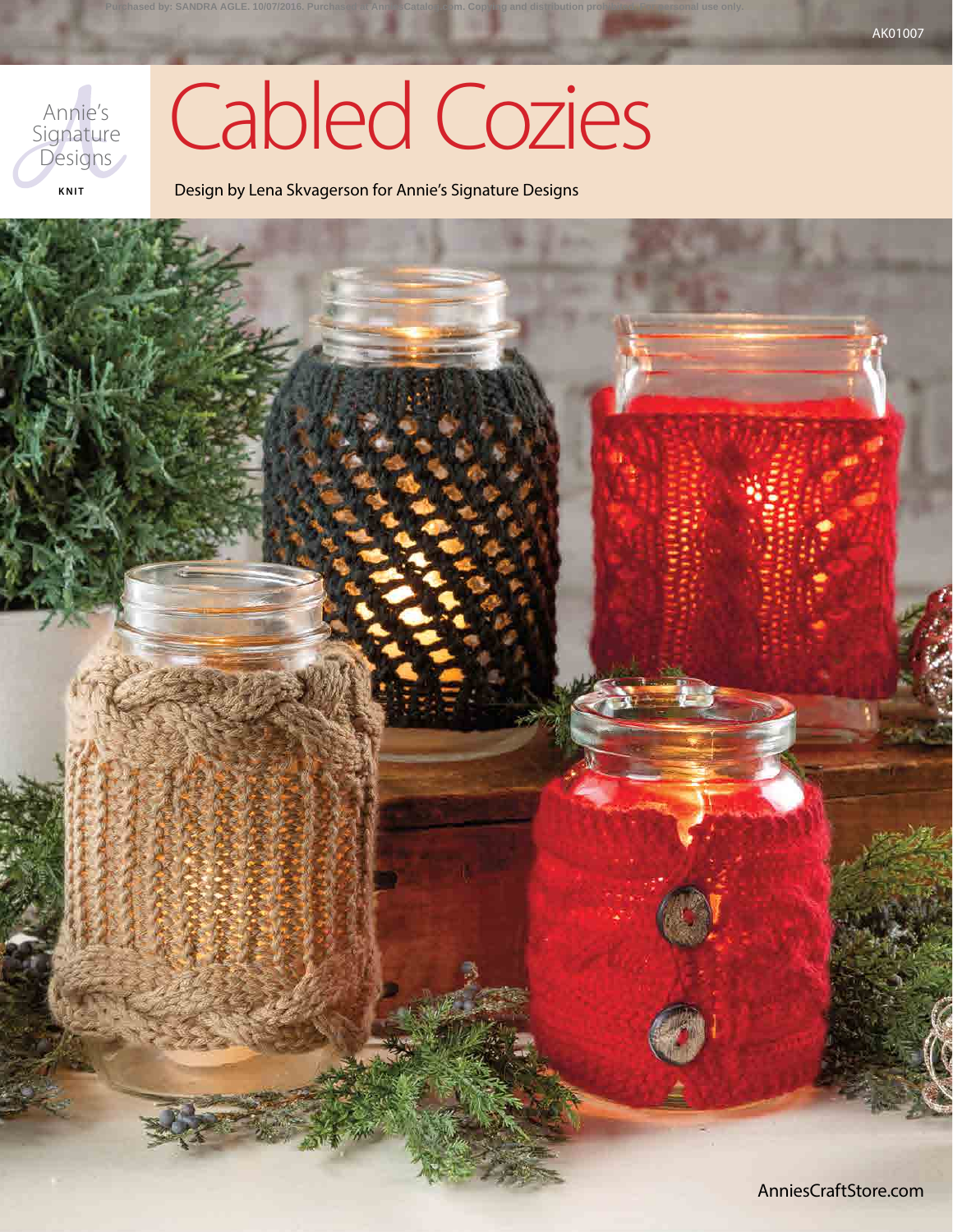## Cabled Cozies

Designs by Lena Skvagerson for Annie's Signature Designs

#### **Skill Level**

**D28456 INTERMEDIATE** 

#### **Cozy With Cabled Edges**

#### **Finished Measurements**

**Circumference:** 9 inches (adjustable)

**Height:** 51/2 inches

**Materials** • Berroco Comfort



(worsted weight; 50% nylon/50% acrylic; 210 yds/100g per ball): 1 ball hummus #9720

- Size 8 (5mm) needles or size needed to obtain gauge
- Cable needle

#### **Gauge**

17 sts and 32 rows  $=$  4 inches/10cm in garter st.

To save time, take time to check gauge.

#### **Special Abbreviations**

**4 over 4 Left Cross (4/4 LC):** Sl 4 sts to cn and hold in front; k4, k4 from cn.

**4 over 4 Right Cross (4/4 RC):** Sl 4 sts to cn and hold in back; k4, k4 from cn.

#### **Pattern Notes**

Cozy is worked sideways; cast-on and bound-off edges are sewn together to form a tube.

Amount of yarn listed will yield 3 cozies, with yarn left over.

Cozy fits a jar with a circumference of approximately 10<sup>1</sup>/<sub>2</sub> inches, but is smaller so it can be stretched over the jar.

Work more pattern repeats if you want a larger circumference.

A chart is provided for those preferring to work pattern from a chart.

#### **Cozy**

Cast on 36 sts.

**Row 1 and all WS rows:** P12, k12, p12.

**Row 2 (RS):** Knit.

**Row 4:** 4/4 LC, k20, 4/4 RC.

**Row 6:** Knit.

**Row 8:** K4, 4/4 RC, k12, 4/4 LC, k4.

Rep Rows 1–8 until piece measures approx 10 inches (or desired circumference), ending with Row 1.

Bind off.

Cut yarn, leaving a 24-inch tail.

#### **Finishing**

Use tail to sew cast-on edge to bound-off edge.

Weave in ends.

#### **Candle Jar Cozy**

#### **Finished Measurements Circumference:** Approx 91/2 inches

(buttoned)

**Height:** 4 inches

#### **Materials**

- Berroco Comfort (worsted weight; 50% nylon/50% acrylic; 210 yds/100g per ball): 1 ball primary red #9750
- Size 8 (5mm) knitting needles or size needed to obtain gauge
- Cable needle
- 2 (%-inch) buttons

#### **Gauge**

20 sts and 27 rows  $=$  4 inches/10cm in St st.

To save time, take time to check gauge.

#### **Special Abbreviations**

**2 over 2 Left Cross (2/2 LC):** Sl 2 sts to cn and hold in front; k2, k2 from cn.

**2 over 2 Right Cross (2/2 RC):** Sl 2 sts to cn and hold in back; k2, k2 from cn.

**2 over 2 Left Purl Cross (2/2 LPC):** Sl 2 sts to cn and hold in front; p2, k2 from cn.

**2 over 2 Right Purl Cross (2/2 RPC):** Sl 2 sts to cn and hold in back; k2, p2 from cn.

**Make 1 (M1):** Insert LH needle from front to back under horizontal strand between last st worked and next st on LH needle; knit through back of resulting loop.

#### **Pattern Stitch**

*Note: A chart is provided for those preferring to work pat st from a chart.*



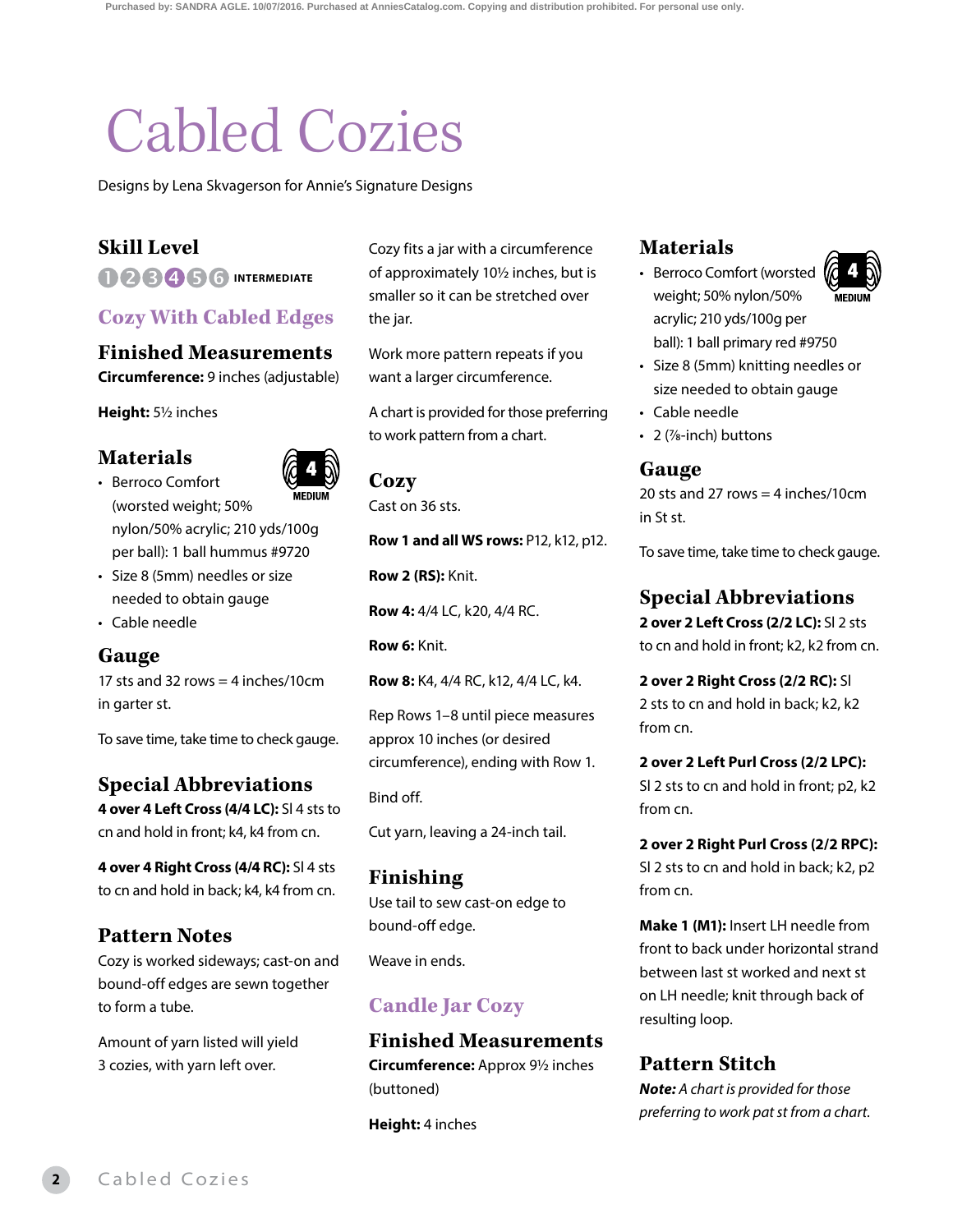#### **Cable Panel** (24-st panel)

**Row 1 (RS):** [K2, p2] twice, 2/2 LPC, 2/2 RPC, [p2, k2] twice.

**Row 2 and all WS rows:** Work all sts as they present themselves, knitting the knit sts and purling the purl sts.

**Row 3:** K2, p2, k2, p4, 2/2 LC, p4, k2, p2, k2.

**Row 5:** K2, p2, [2/2 LPC, 2/2 RPC] twice, p2, k2.

**Row 7:** K2, [p4, 2/2 RC] twice, p4, k2.

**Row 9:** K2, p2, [2/2 RPC, 2/2 LPC] twice, p2, k2.

**Rows 11–18:** Rep Rows 2–10.

**Row 19:** Rep Row 3.

**Row 21:** [K2, p2] twice, 2/2 RPC, 2/2 LPC, [p2, k2] twice.

**Row 22:** Rep Row 2.

Rep Rows 1–22 for pat.

#### **Pattern Notes**

Cozy is worked sideways and is closed using buttons.

Amount of yarn listed will yield about 5 cozies.

Cozy fits a jar with a circumference of approximately 10 inches, but is smaller so it can be stretched over the jar.

#### **Cozy**

#### **Button Border**

Cast on 25 sts.

Knit 1 row.

**Inc row (WS):** K4, [M1, k4] 5 times, k1—30 sts.

**Row 1 (RS):** K5, [p2, k2] twice, p4, [k2, p2] twice, k5.

**Row 2:** K3, p2, [k2, p2] twice, k4, [p2, k2] twice, p2, k3.

**Rows 3–8:** Rep [Rows 1 and 2] 3 times.

#### **Body**

Maintaining first and last 3 sts in garter st, work 3 reps of 22-row Cable Panel, then rep Rows 1 and 2.

#### **Buttonhole Border**

**Dec row (RS):** K4, [k2tog, k3] 5 times, k1—25 sts.

Knit 1 row.

**Buttonhole row 1:** K6, bind off 3 sts, k7 (including st on RH needle after last bind-off), bind off 3 sts, knit to end.

**Buttonhole row 2:** K6, cast on 3 sts, k7, cast on 3 sts, k6.

Knit 2 rows.

Bind off.

#### **Finishing**

Weave in ends.

Sew buttons to button border, positioned to match buttonholes on other side.

#### **Tall & Lacy Cozy**

#### **Finished Measurements**

**Circumference:** Approx 81/2 inches (unstretched)

**Height:** 7 inches

#### **Materials**

• Berroco Comfort (worsted weight; 50% nylon/50% acrylic; 210 yds/100g per ball): 1 ball hackberry heather #9792

- Size 8 (5mm) double-point needles (set of 5) or size needed to obtain gauge
- Stitch marker

#### **Gauge**

15 sts and 18 rnds  $=$  4 inches/10cm in Mesh pat.

To save time, take time to check gauge.

#### **Pattern Stitch**

**Mesh** (even number of sts)

**Rnd 1:** \*K2tog, yo; rep from \* around.

**Rnd 2:** Knit.

Rep Rnds 1 and 2 for pat.

## **Pattern Notes**

Cozy is worked in the round.

Amount of yarn listed will yield 5 cozies, with yarn left over.

Cozy fits a jar with a circumference of approximately 9 inches, but is smaller so it can be stretched over the jar.

#### **Cozy**

Cast on 40 sts. Distribute sts evenly onto 4 dpns; mark beg of rnd and join, taking care not to twist.

Work 5 rnds in 2x2 rib.

Work 28 rnds in Mesh pat.

Work 5 rnds in 2x2 rib.

Bind off in rib.

#### **Finishing**

Weave in ends.